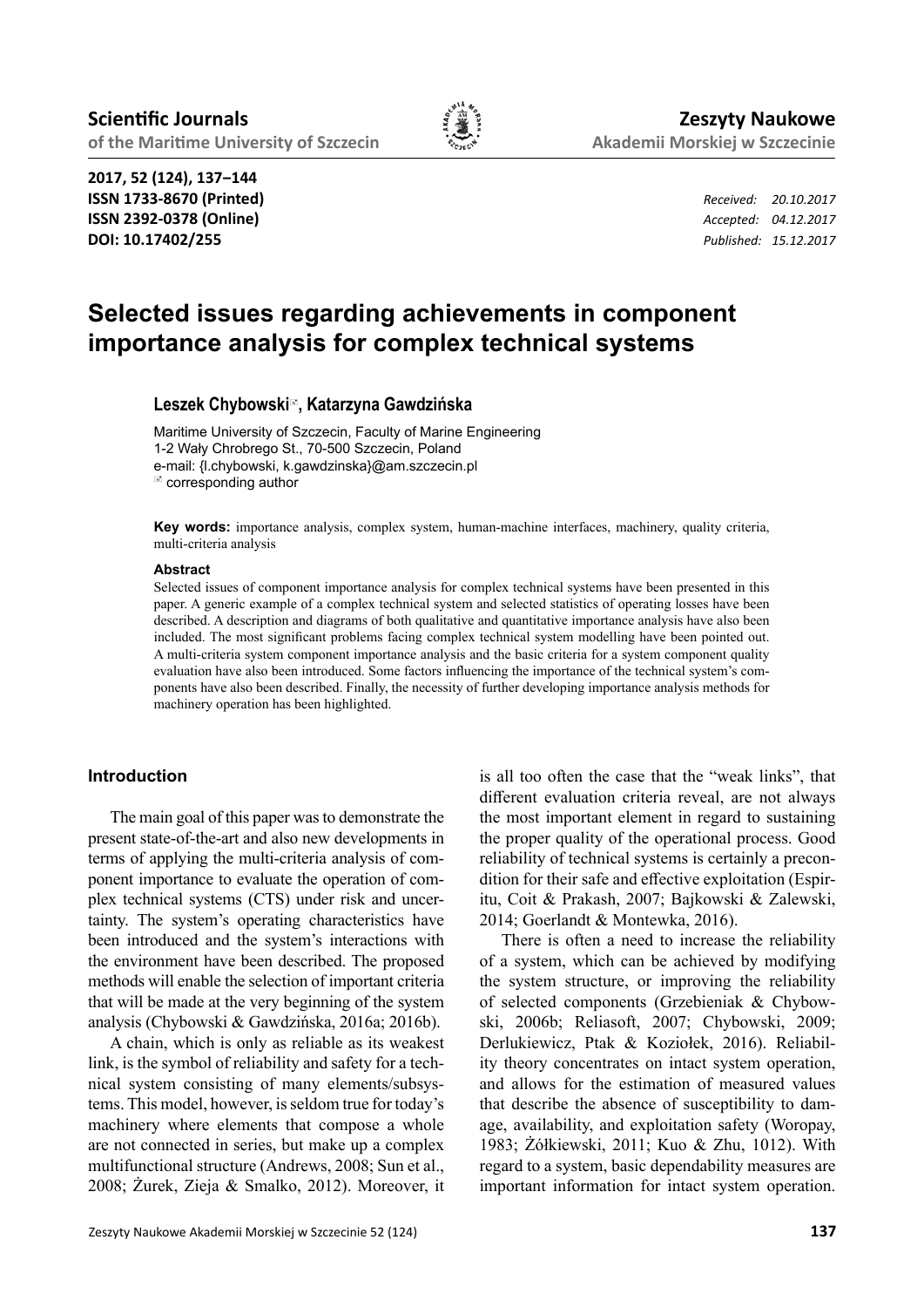However, these measures only give very general information about the vulnerability of system components and, except for a series reliability structure, are unable to describe the impact of a component on the whole system. A component's impact on the system (i.e. the system's tolerance for component failure) is connected with both the component's dependability characteristics and with the system's structure of where a particular component is located during a given operational state (Chybowski & Gawdzińska, 2016b; Gawdzińska et al., 2016).

For example, in waterborne transport, applying modern technical solutions to improve exploitation safety (e.g. by introducing so called unmanned engine rooms) has resulted in increased construction complexity of a power plant, but has also resulted in its greater reliability and durability. Additionally, progress in materials science and engineering (Gawdzińska, Chybowski & Przetakiewicz, 2015; Gawdzińska et al., 2016) has given rise to new methods for technical diagnostics, and improved maintenance procedures have greatly contributed to greater ship reliability and durability and have reduced idle time in a ship's operation (mean time to repair). This, in turn, has extended the mean time between failures and decreased the overall costs of spare parts during a ship's operation.

#### **Importance criteria**

Criteria relevance refers to the selection of importance criteria and determining their weight coefficients in order to calculate a given importance measure. This approach is useful in the first stage of importance evaluation for a system's components (Karanta, 2011). Considering the process quality factor, the characteristics connected with criteria relevance (from (Kolman, 1994)) have been pointed out in Table 1.

Reliability importance analysis is aimed at determining which system component is the most important for the system's operation, considering an optimal value of a given reliability measure (e.g. which component most affects the system availability, expected time-to-failure, or which component will most likely bring about the system breakdown).

If  $\Phi(f)$  is a numerical function of the system state which represents a given number for every function *f* of function space, then checking if the value of Φ(*f*) is within the arranged interval  $[a,b]$  of the allowed variables is considered an importance evaluation criterion (Woropay, 1983):

$$
a \le \Phi(f) \le b \tag{1}
$$

**Table 1. A set of universal importance criteria (Kolman, 1994)**

| No.           | Name                 | The criterion informs on:                                                              |
|---------------|----------------------|----------------------------------------------------------------------------------------|
| 1             | Safety               | Protection of or threat to life or health                                              |
| $\mathcal{D}$ | <b>Benefit</b>       | Gained benefits or achieved effects                                                    |
| 3             | Cost                 | Incurred costs                                                                         |
| 4             | Reliability          | Reliability, susceptibility to break-<br>down, or absence of operation effi-<br>ciency |
| 5             | Novelty              | Novelty, fashion, or time factors                                                      |
| 6             | <b>Effectiveness</b> | Proper task fulfilment                                                                 |
| 7             | Exactness            | Purpose and compatibility of appli-<br>cation                                          |
| 8             | Usability            | Durability, running hours, and opera-<br>tion time                                     |
| 9             | <b>Faultiness</b>    | Flaws, faults, and fidelity                                                            |
| 10            | Appearance           | Shape harmony, colour, aesthetic<br>impressions                                        |

The term *importance* is closely connected with *sensitivity* and sometimes they are used interchangeably in the professional literature. In (Karanta, 2011), sensitivity is defined as a partial derivative of the reliability function *R* with respect to the reliability *ri* of the *i-th* system component. This definition is called Birnbaum's reliability importance measure:

$$
P_i^D = \frac{\partial R}{\partial r_i} \tag{2}
$$

According to this relation, a component's importance is dependent on two basic factors:

- the system components' reliability characteristics;
- the system reliability structure.

In the presented approach, the more important the component is, the less susceptible it is to damage, and the more its location in the reliability structure resembles an independent component in the series reliability structure. This thesis has not been confirmed because, as stated at the beginning, in order to comprehensively evaluate the components' importance it is necessary to determine the consequences of their failure. For instance, the crankshaft of a combustion engine has very good reliability, but when it fails the engine is put out of use for a reasonably long time, which qualifies this component as very important. Hence, a CTS components' importance depends on (Chybowski, 2012; Chybowski, 2014):

- the reliability characteristics of system components;
- the system's reliability structure;
- the results of system components' failure.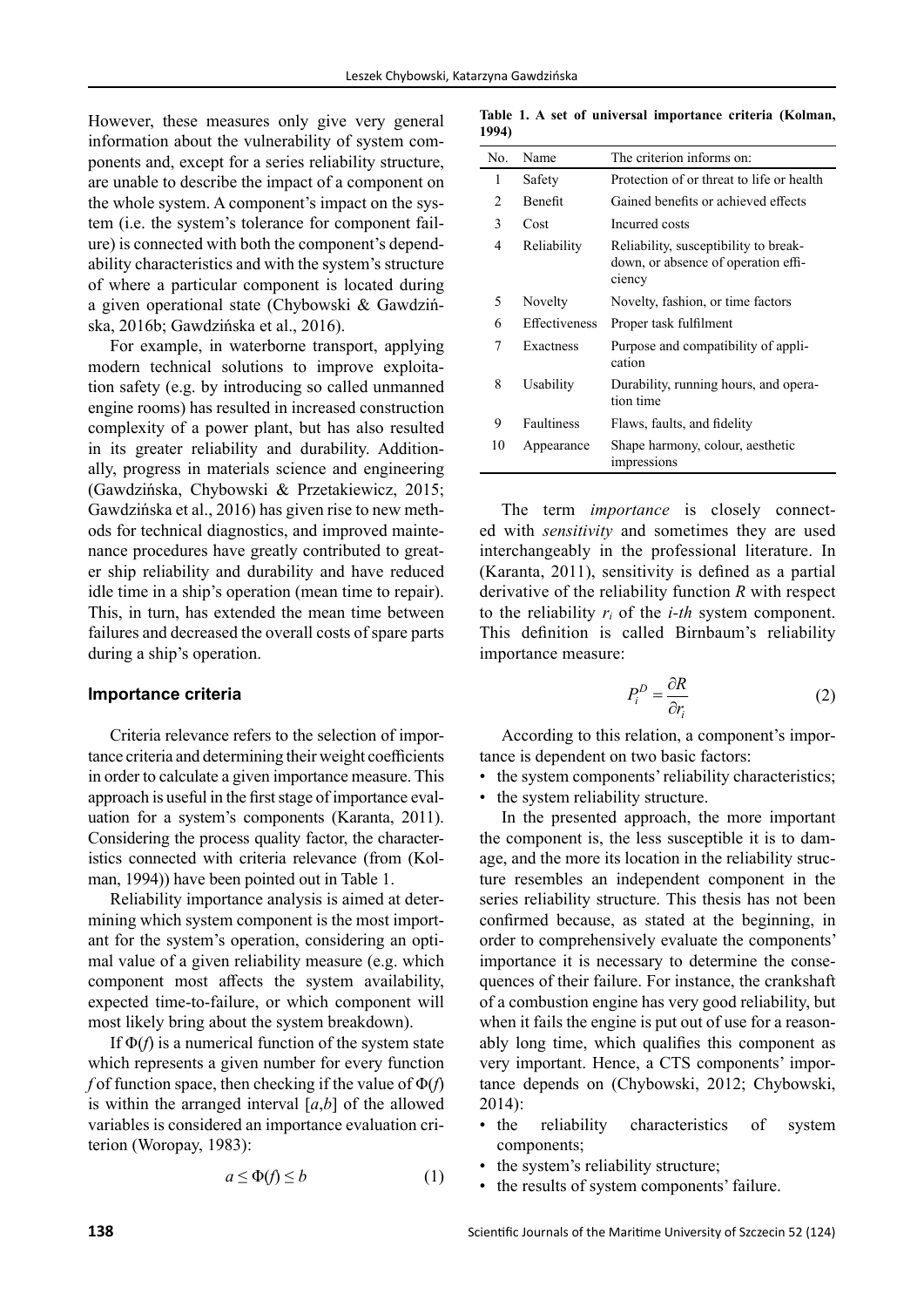### **Sensitivity analysis**

The system sensitivity analysis (failure tolerance of the system), including component importance analysis in the structure of complex technical systems, is interdisciplinary and is part of fundamental research, more precisely – system theory. It is also tackled by reliability theory, safety theory, exploitation theory, and economics (Chybowski, 2004; Rausand & Høyland, 2004; Zanoli, Astolfi & Marczyk, 2012).

Component importance analysis is strictly connected to system sensitivity evaluation consisting of (Ziemba, Jarominek & Staniszewski, 1980):

- separating the parameters (factors) for which a small change of the value results in a big change of the value for external characteristics;
- studying the influence of sensitive parameters on the system effectiveness, by verifying the influence of these parameters on the system characteristics;
- forced modification of harmful sensitivity influence and exposing useful sensitivity by changing the system structure.

A general index of system quality *I*, described by elements of set *W* in time *T* can be expressed by (Ziemba, Jarominek & Staniszewski, 1980):

$$
I(\overline{W},T) = \int_{0}^{T} \rho_1(\overline{W},\theta)[\Delta f_1(\overline{W},\theta,t)]^{X_1} dt +
$$
  
+ 
$$
\int_{0}^{T} \rho_2(\overline{W},\theta)[\Delta f_2(\overline{W},\theta,t)]^{X_2} dt + ... +
$$
  
+ 
$$
\int_{0}^{T} \rho_m(\overline{W},\theta)[\Delta f_m(\overline{W},\theta,t)]^{X_m} dt
$$
 (3)

where:

- *t –* short time, understood as an independent variable of the system's operation dynamics;
- $\theta$  long time, understood as an independent variable of the system's development process. Note that:

$$
\Delta f_1(\overline{W}, \theta, t) = f_{01}(\overline{W}, \theta, t) - f_1(\overline{W}, \theta, t),
$$
  
\n
$$
\Delta f_m(\overline{W}, \theta, t) = f_{0m}(\overline{W}, \theta, t) - f_m(\overline{W}, \theta, t),
$$

There are many kinds of sensitivity, including parameter, structural, structural and parameter, exploitation, and dynamic sensitivity. Structural and parameter sensitivity describes the influence of the size and quantity of components on system characteristics. The index (1) can be written as:

$$
I(\overline{W}, \theta, t) = \sum_{i=1}^{i=n_1T} \beta_i (\overline{W}, t) [\Delta f_i(\overline{W}, \theta, t)]^{\chi_i} dt +
$$
  
+ 
$$
\sum_{i=1}^{i=n_2T} \int_{0}^{T} \beta_i (\overline{W}, t) [\Delta f_i(\overline{W}, \theta, t)]^{\chi_i} dt +
$$
  
+ 
$$
\sum_{i=1}^{i=n_3T} \int_{0}^{T} \beta_i (\overline{W}, t) [\Delta f_i(\overline{W}, \theta, t)]^{\chi_i} dt
$$
(4)

The particular summands of the formula (3) successively describe the quality of system components, the relations of quality between components, and the sum of the integrals expressing the quality of the components and the relations between them.

The present state-of-the-art of component importance analysis for complex technical systems has been shown in the following sections. Additionally, the necessity of further development of importance analysis methods for machinery operation has been presented.

#### **Problems in importance analysis**

The system reliability structure depends on (Chybowski, 2014):

- the system composition level assumed for the analysis and the method of its division into elements;
- the functional relations between system components;
- the criteria taken to assume that a given component or system technical condition is in a down state;
- the function performed by the system.

Every reliability structure could be represented by means of sets of characteristic system components, referred to as minimal cut-sets (system failure oriented analysis) or minimal path-sets (system intact oriented analysis). Some structures are not useful for the CTS analysis, because of the existence of the so-called *passive components* (i.e. the ones that do not affect the reliability system state). The structures containing passive components might be reduced because, for the description of the system components state and the whole system state, the function of the argument number that is lesser than the total number of components is sufficient (Woropay, 1983).

Among the reduction-resistant structures, we can indicate the ones where component restoration might cause system failure or system restoration. Such structures, known as "incoherent" in the published literature (Gomes & Awruch, 2002; Grzebieniak & Chybowski, 2005; 2006a; Chybowski, 2014),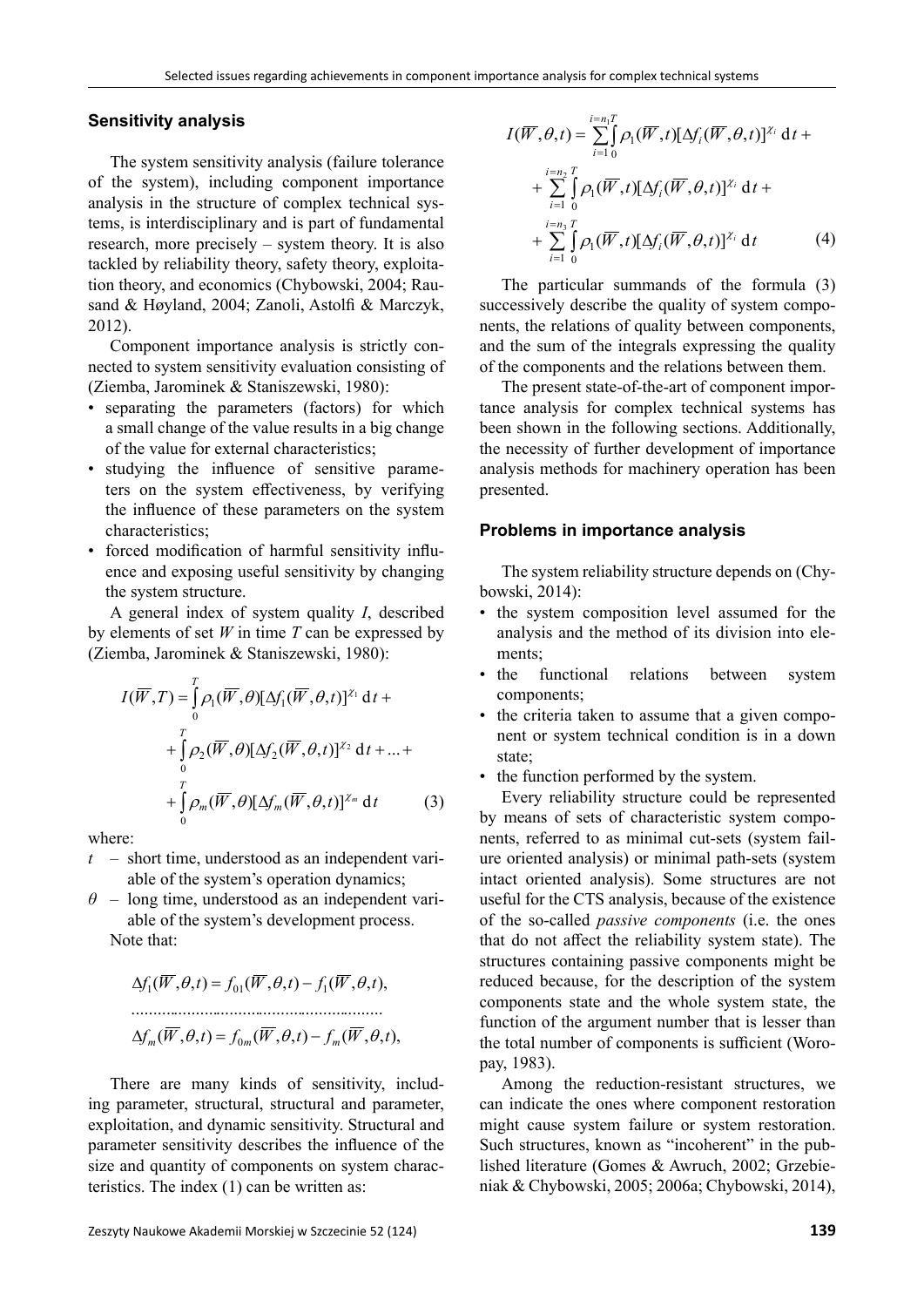hardly ever exist and are not applied to a prevailing number of technical objects. For that reason, in the following work only coherent structures have been considered.

CTSs, such as a marine power plant, are difficult to describe because:

- they are renewable or partly renewable;
- their functional and reliability structure is time-dependent;
- they are complex, have a hierarchical structure, and have multilevel feedback;
- their failures are partly or totally dependent on each other;
- their response to a determined range and character of inputs and disturbances is known;
- they have many kinds of reservation (redundancy relations are unknown and form overlapping sets);
- their reliability structure is often completely or mostly unknown, despite the existence of known and selected basic functional components.

System importance measures have been introduced to describe the influence that the change of the system component reliability state has on the whole system reliability state (Espiritu, Coit & Prakash, 2007; Kuo & Zhu, 2012). During the analysis of the technical system reliability, an analyst usually concentrates on identifying the most sensitive components whose reliability must be improved to optimally increase the reliability of the whole system (component importance measures). The measures may be determined depending on:

- the system structure (Figure 1a) qualitative measures (e.g. minimal cut set order, Birnbaum's structural importance measure);
- the system structure and system components reliability characteristics (Figure 1b) – quantitative measures (e.g. Birnbaum, Bergman, Lambert, Natvig, Barlow-Proshan or Vessely-Fussell reliability measures etc.).

As depicted in the presented chart of the technical system analysis (Figure 1), the reliability structure and reliability models of the components of the system (which together form the reliability model of the system) are acquired through the process of identification and system modelling. The next step is the selection of quantitative importance measures and their application to the system model, as well as qualitative importance measures and their application to the system structure model. Information on the reliability features of the components and the consequences of the damage is acquired through a reliability database search and experts' knowledge. As a result of the analysis, estimates of selected

importance measures as well as a ranking of system component importance for each importance measure can be determined. Based on the acquired results, conclusions are then drawn on the construction of the analysed technical system and the effectiveness of the system operating procedures.

Analogically, the minimal cut-set importance is considered (local importance measures). It relates to searching for the so called "weak links" in the system (i.e. the most unreliable components and components groups), which is called importance analysis. Importance measures express the reliability criterion as fundamental, so they do not directly express failure consequences for exploitation safety and maintenance costs (searching for "weak links" (Woropay, 1983; Borgonovo & Apostoloakis, 2001; Borgonovo et al., 2003). The authors' scientific interests have been concentrated on component importance analysis and simultaneous evaluation of failure consequence for selected criteria.

Although reliability theory goes back a hundred years, the concept of reliability (in terms of its quality) has accompanied human civilization for a very long time. It has resulted from the fact that it is very important to determine if the activities undertaken were successful or not (Chybowski, 2014). In this sense, reliable operation of CTS, such as a marine power plant and its subsystems, is a priority. Modern ships must meet the growing demands of the goods market. Meeting the demands more efficiently means that larger quantities of goods can be transported over longer distances in shorter periods of time, with the possibility of shorter ship loading and unloading periods. Simultaneously, the necessity to minimize ship maintenance costs has resulted in the reduction of ship's crews which has in turn brought about the necessity to implement additional automated systems, ensuring the continuity and safety of the ship exploitation process.

Due to the limited applicability of reliability importance measures and the earlier specified characteristics of complex technical systems, it has been necessary to develop methods to single out a set of important components in the system for selected importance criteria.

One of the methods of acquiring knowledge about the system is the utilization of expert methods, including the application of subjective probability. Publications, which have taken an interest in the importance evaluation as a subject of research, used simple theoretical systems containing independent events and introduced elementary interactions with the environment.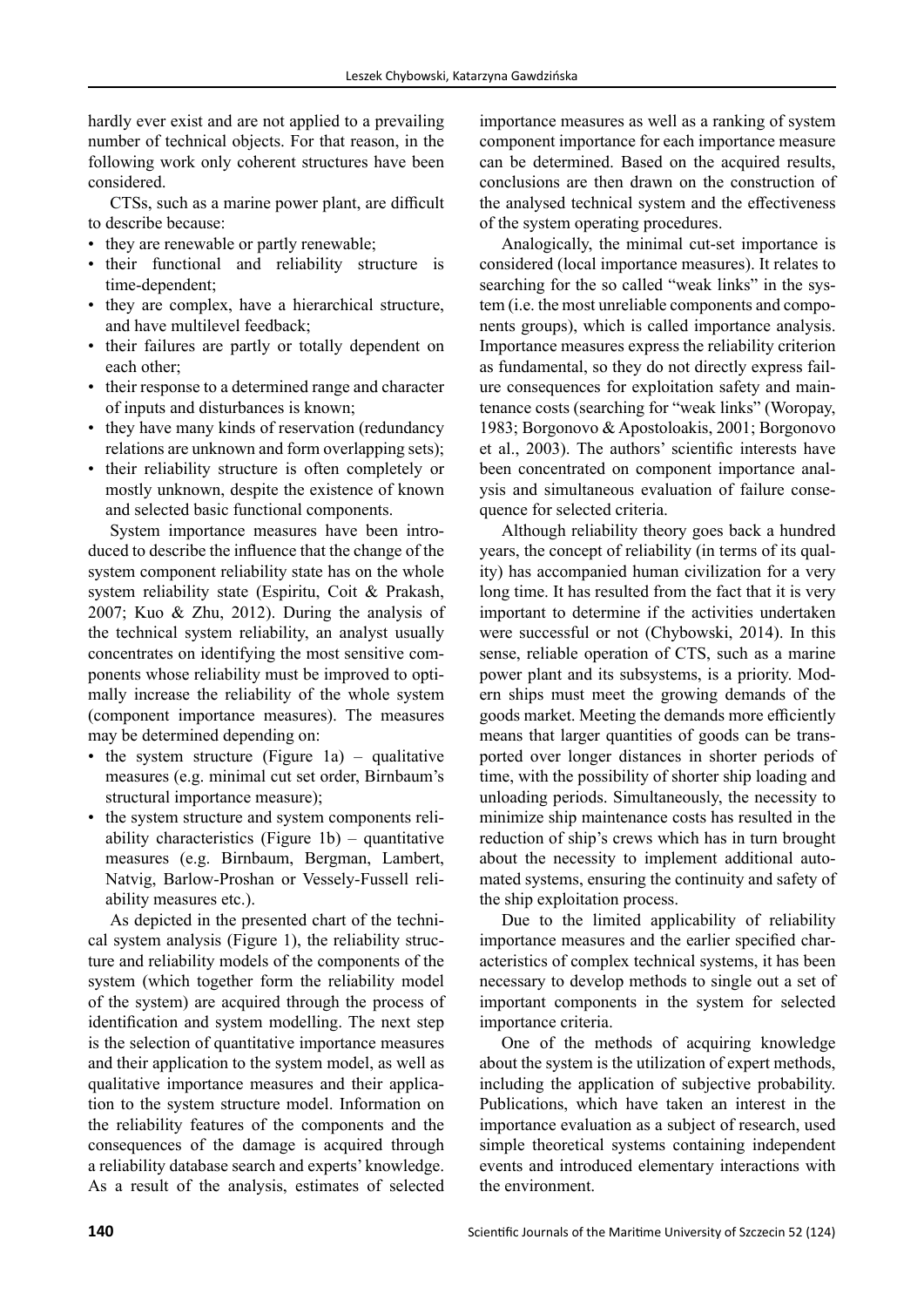

**Figure 1. Process of the component importance, and component group, evaluation in the system reliability structure (Chybowski, 2014): a) qualitative analysis, b) quantitative analysis**

The results of the initial tests shown in the work (Chybowski & Gawdzińska, 2016a) have demonstrated the lack of a sufficiently accurate importance evaluation of components and groups of components in CTS reliability structure, with exclusive use of either a quantitative or qualitative method. This research was initiated with the purpose of developing applied methods, which would allow a far more effective analysis of CTS component importance than the methods that have been applied so far (Chybowski & Gawdzińska, 2016b). Without the information about the durability of the components and the consequences of the damage, it is possible to acquire the missing data on the system exploitation by surveying experts (Figure 2).

In the proposed scheme, the experts' knowledge serves to determine the relative importance of the importance evaluation criteria as well as to determine the importance of the system components for the assigned criteria (Belton & Gear, 1983; Belton, 1986; Satty, 1990; 1994; Belton & Goodwin, 1996). The analyst's task in the process is to indicate the criteria of the analysis and to draw



**Figure 2. Multiple-criteria of the component importance evaluation process with incomplete information about the system (Chybowski, 2014)**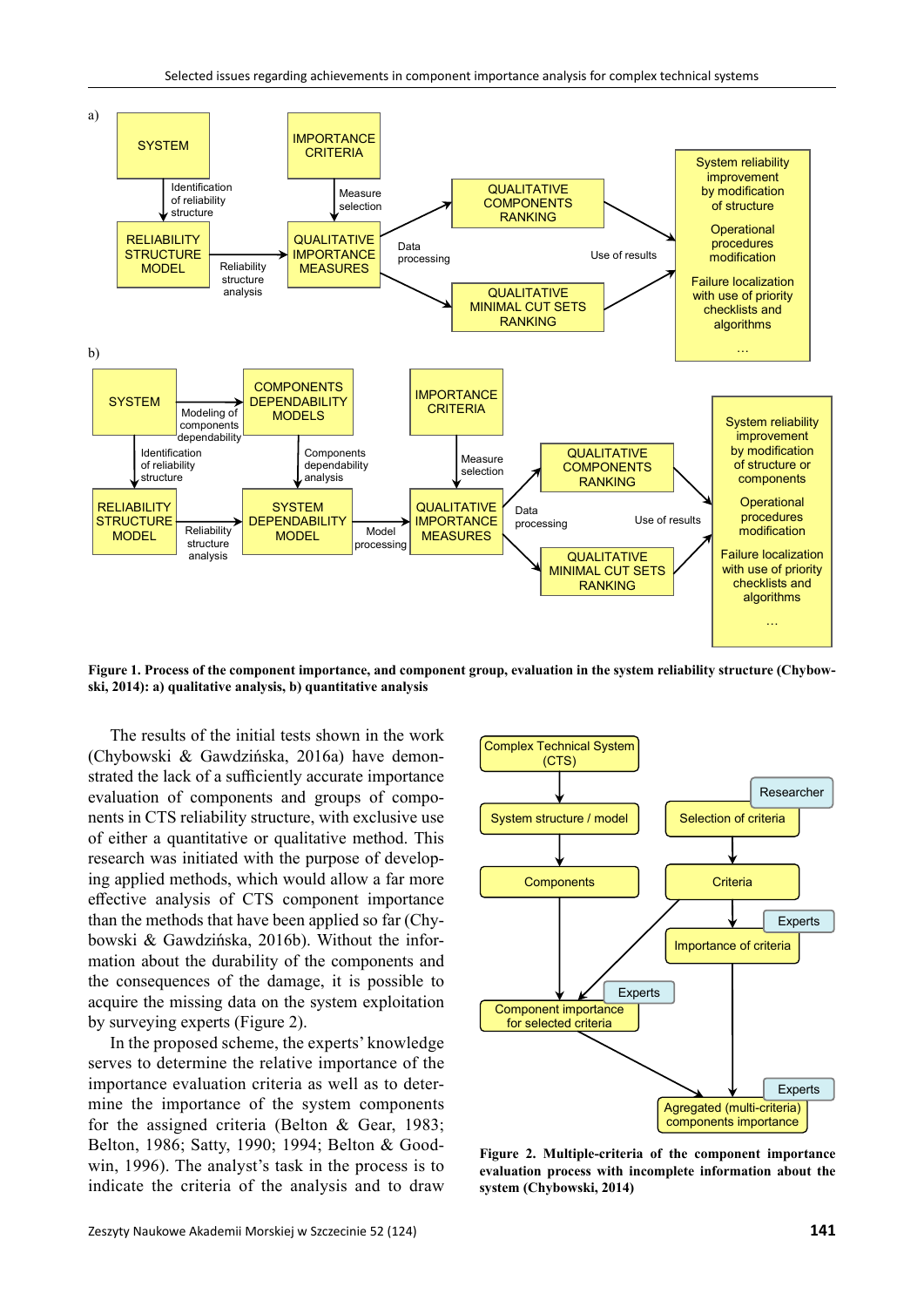final conclusions from the component importance evaluation.

# **Conclusions**

The methods presented here can be used in the process of designing new systems, as well as modifying operating procedures for existing systems (technical condition assessment of the system as well as developing maintenance procedures to increase reliability). The subject of the system component importance analysis has many aspects and the authors believe that it is necessary to continue research in this field. Further efforts should provide for the development of new, more accurate and more effective evaluation of the effects of the seamless functioning of system components on the broadly defined environment (Ogryczak, 2004; Peng et al., 2011).

It has been assumed that the fundamental character of the issues elucidated in this publication allows for extrapolation of the presented methods to other branches of industry. In terms of CTS (including marine propulsion systems), the developed measures and methods generate utilitarian results by:

- supporting CTS management staff in evaluating the new implemented equipment review schedules as well developing new, more efficient schedules;
- supporting CTS operators with diagrams, charts, priority checklists, and exploitation procedures that were created based on the evaluation results of the component importance in the system reliability structure.

The research that has been conducted has facilitated data acquisition for component damage of the analysed systems, as well as reliability estimation, and engine system preparedness. Rankings have also been created through various methods and for different system importance criteria. The analyses were conducted with the use of specialist software (Synthesis 9 by ReliaSoft: Reliability Workshop 10 and IsoLib by Isograph; CARA Fault Tree 4.1. Academic Version by Sydvest Software), owned by the Institute of Marine Propulsion Plants Operation, Department of Mechanics at the Maritime University of Szczecin. Moreover, special software programs were used; "Ważność" (importance) and AHP, which were specifically designed for the needs of this project. Comparative analyses carried out during the research were conducted with the use of an MS Excel spreadsheet file. The collected material allowed for the creation of a special system that supported decision-making in CTS exploitation; however, a more detailed analysis is needed, which would use a larger number of criteria, including the criteria of reliability, safety, cost-effectiveness, energy efficiency, and maintainability (availability of spare parts and servicing staff).

The focus of this work was extremely wide and has left sufficient room for further research. The methodology developed and presented in (Chybowski, 2014) should be further enriched by the application of different methods identified through the decision-making theory (Dyer, 1990; Downowicz et al., 2000; Cebeci & Ruan, 2007; Dehghanian et al., 2012; Chang & Wang, 2016). The analysis can also be further extended by the application of a larger number of importance criteria. The methods of multiple-criteria importance analysis constitute a helpful tool in processing a large amount of operation data produced by modern CTSs, which are increasingly automated and better equipped with sensors. It can also prove useful to apply modern technological achievements of engineering and systems theories, like the theory of complexity, hybrid optimization methods (Rosenberg & Twardochleb, 2010; Pietruszkiewicz, Twardochleb & Roszkowski, 2011), and modern machine diagnostics systems (Krile & Kos, 2001; Żółkiewski, 2010; Zalewski & Szmidt, 2014; Ptak & Konarzewski, 2015; Wiśniewski & Dyrda, 2016).

The direction of the research in this field should therefore now turn to the use of the previously described methods for a multiple-criteria CTS component importance evaluation in the reliability structure of these systems, as well inclusion of a human factor as an element of the Complex Technical Systems.

# **Acknowledgments**

The research presented in this article was carried out under the Grant NCN 2011/01/D/ST8/07827: "Importance analysis of components in the reliability structure of complex technical systems illustrated by a marine power plant." The publication was financed through a research grant from the Ministry of Science and Higher Education of Poland 1/S/IESO/17: "Increasing operational effectiveness of complex technical systems by systematic development and implementation of innovations using novel materials and modifying the object's structure".

## **References**

1. Andrews, J.D. (2008) Birnbaum and criticality measures of component contribution to the failure of phased missions. *Reliability Engineering and System Safety* 93, pp. 1861– 1966.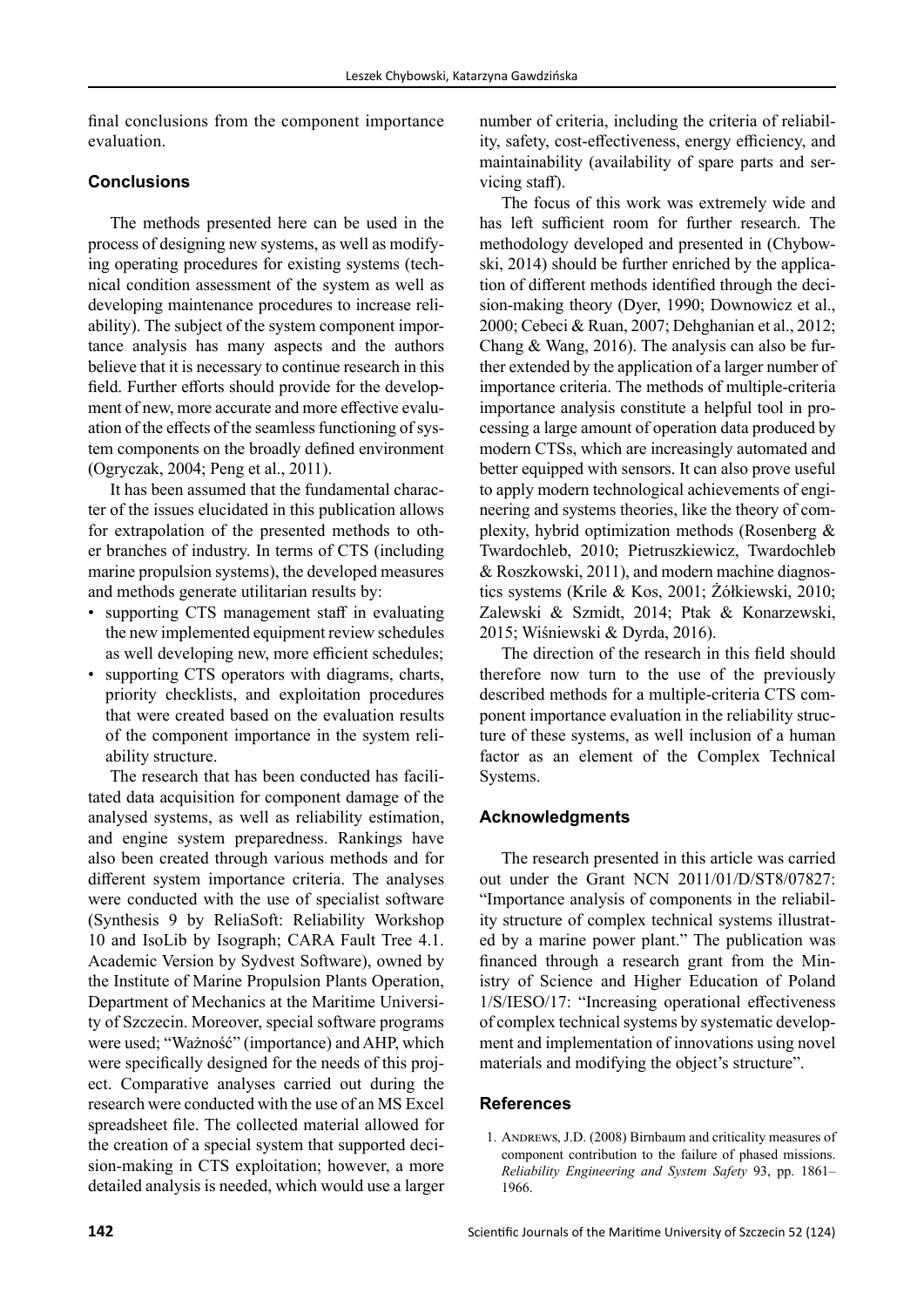- 2. Bajkowski, J.M. & Zalewski, R. (2014) Transient response analysis of a steel beam with vacuum packed particles. *Mechanics Research Communications* 60, pp. 1–6.
- 3. Belton, V. & Gear, T. (1983) On a short-coming of Saaty's method of analytic hierarchies. *Omega* 11, pp. 228–230.
- 4. BELTON, V. (1986) A comparison of the analytic hierarchy process and a simple multi-attribute value function. *European Journal of Operational Research* 26, pp. 7–21.
- 5. BELTON, V. & GOODWIN, P. (1996) Remarks on the application of the analytic hierarchy process to judgmental forecasting. *International Journal of Forecasting* 12, pp. 155–161.
- 6. Borgonovo, E. & Apostolakis, G.E. (2001) A New importance measure for risk-informed decision making. *Reliability Engineering and System Safety* 72, pp. 193–212.
- 7. Borgonovo, E., Apostolakis, G.E., Tarantola, S. & Saltelli, A. (2003) Comparison of global sensitivity analysis techniques and importance measures in PSA. *Reliability Engineering and System Safety* 79, pp. 175–185.
- 8. Chang, T.-C. & Wang, H. (2016) A self-testing cloud model for multi-criteria group decision making. *Engineering Computations* 33, 6, pp. 1767–1783.
- 9. Cebeci, U. & Ruan, D. (2007) A multi-attribute comparison of Turkish quality consultants by fuzzy AHP. *Int. J. Info. Tech. Dec. Mak*. 06, 01, pp. 191–207.
- 10. Chybowski, L. (2004) *Szacowanie niegotowości wybranych systemów siłowni okrętowej obiektów pływających specjalnego przeznaczenia*. Materiały XXV Sympozjum Siłowni Okrętowych SymSO 2004. WOiO Politechnika Gdańska, Gdańsk, pp. 5–18.
- 11. CHYBOWSKI, L. (2009) Application of External Events Vectors for Defining Reliability Structure of Fishing Vessels power, Propulsion and Technological Plant. *PJoES* 18, 2A, pp. 45–50.
- 12. Chybowski, L. (2012) *Example of Comprehensive Qualitative-Quantitative Reliability Importance Analysis of Complex Technical Systems on a Marine Propulsion Plant*. IARS 2012, Symposium Proceedings, Reliasoft Corporation, Warszawa, book session 7/track 2 + CD ROM.
- 13. Chybowski, L. (2014) *Ważność elementów w strukturze złożonych systemów technicznych*. Radom – Szczecin: ITE-PIB.
- 14. Chybowski, L. & Gawdzińska, K. (2016a) On the Present State-of-the-Art of a Component Importance Analysis for Complex Technical Systems. *Advances in Intelligent Systems and Computing* 445, pp. 691–700.
- 15. Chybowski, L. & Gawdzińska, K. (2016b) On the Possibilities of Applying the AHP Method to a Multi-criteria Component Importance Analysis of Complex Technical Objects. *Advances in Intelligent Systems and Computing* 445, pp. 701–710.
- 16. Dehghanian, P. et al. (2012) Critical Component Identification in Reliability Centered Asset Management of Power Distribution Systems Via Fuzzy AHP. *IEEE Systems Journal* 4, pp. 593–602.
- 17. Derlukiewicz, D., Ptak, M. & Koziołek, S. (2016) Proactive failure prevention by human-machine interface in remote-controlled demolition robots. *New Contributions in Information Systems and Technologies: Advances in Intelligent Systems and Computing* 445, pp. 711–720.
- 18. Downowicz, O., Krause, J., Sikorski, M. & Stachowski, W. (2000) Application of AHP Method for Evaluation and Safety Control of a Complex Technical System. In: Downorowicz O. (Ed.) *Wybrane metody ergonomii i nauki o ekspoloatacji*. Gdańsk: Politechnika Gdańska, pp. 7–42 (in Polish).
- 19. Dyer, J.S. (1990) Remarks on the analytic hierarchy process. Management Science 36, pp. 249-258.
- 20. ESPIRITU, J.F., COIT, D.W. & PRAKASH, U. (2007) Component criticality importance measures for the power industry. *Electric Power Systems Research* 77, pp. 407–420.
- 21. Gawdzińska, K., Chybowski, L. & Przetakiewicz, W. (2015) Proper matrix-reinforcement bonding in cast metal matrix composites as a factor of their good quality. *Archives of Civil and Mechanical Engineering* 16(3), pp. 553–563.
- 22. Gawdzińska, K., Chybowski, L., Bejger, A. & Krile, S. (2016) Determination of technological parameters of saturated composites based on sic by means of a model liquid. *Metalurgija* 55, 4, pp. 659–662.
- 23. Goerlandt, F. & Montewka, J. (2014) *Review of risk concepts and perspectives in risk assessment of maritime transportation*. Proceedings of The European Safety And Reliability Conference (ESREL), Wrocław, pp. 1547- –1554.
- 24. GOMES, H.M. & AWRUCH, A.M. (2002) Reliability of reinforced concrete structures using stochastic finite elements. *Engineering Computations* 19, 7, pp. 764–786.
- 25. Grzebieniak, R. & Chybowski, L. (2005) Testy diagnostyczne, grafy wiązań i równania stanu jako narzędzia oceny stanu technicznego urządzeń. *Scientific Journals of the Maritime University of Szczecin, Zeszyty Naukowe Akademii Morskiej w Szczecinie* 5 (77), pp. 247–255.
- 26. Grzebieniak, R. & Chybowski, L. (2006a) Wykorzystanie testów diagnostycznych zbudowanych metodą macierzy booleowskich do oceny stanu technicznego systemu smarowania silnika głównego. *Zeszyty Niezawodność i Efektywność Systemów Technicznych*. KGTU, Kaliningrad, pp. 79–85.
- 27. Grzebieniak, R. & Chybowski, L. (2006b) Opis wybranego systemu siłowni okrętowej grafami wiązań. *Zeszyty Niezawodność i Efektywność Systemów Technicznych*. KGTU, Kaliningrad, pp. 86-90.
- 28. Karanta, I. (2011) *Importance measures for the dynamic flowgraph methodology. CHARISMA Project*. Research report VTT-R-00525-11, Helsinki.
- 29. Kolman, R. (1994) *Sterowanie jakością wytwarzania*. Gdańsk: Politechnika Gdańska.
- 30. Krile, S. & Kos, M. (2001) *A heuristic approach to satellite link capacity planning applied in mobile networks*. ITI 2001: Proceedings of the  $23<sup>rd</sup>$  International Conference on Information Technology Interfaces, Pula, pp. 331–338.
- 31. Kuo, W. & Zhu, X. (2012) *Importance measures in reliability, risk, and optimization. Principles and application*. John Wiley & Sons, Ltd.
- 32. Ogryczak, W. (2004) *Decision making under risk.* Monograph course, textbook, Warsaw University.
- 33. Peng, Y. et al (2011) Ensemble of software defect predictors: an AHP-based evaluation method. *Int. J. Info. Tech. Dec. Mak.* 10, 01, pp. 187–206.
- 34. Pietruszkiewicz, W., Twardochleb, M. & Roszkowski, M. (2011) Hybrid approach to the computational support of decision making in business. *Control and Cybernetics* 40, 1.
- 35. Ptak, M. & Konarzewski, K. (2015) Numerical Technologies for Vulnerable Road User Safety Enhancement. *New Contributions in Information Systems and Technologies: Advances in Intelligent Systems and Computing* 354, pp. 355–364.
- 36. Rausand, M. & Høyland, A. (2004) *System Reliability Theory: Models, Statistical Methods, and Applications*. John Wiley & Sons.